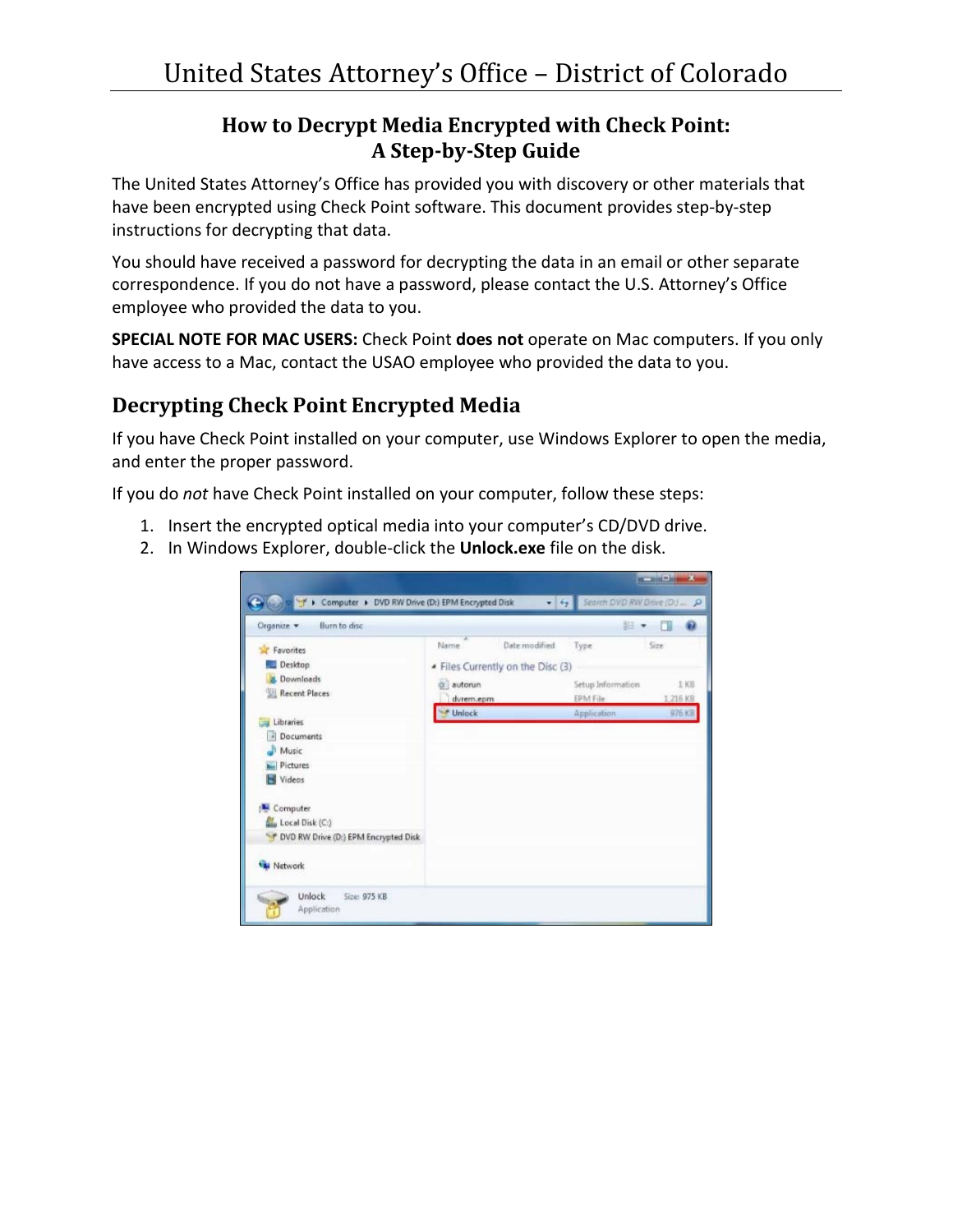3. Enter the **password** you received in separate communication. Click the **Unlock** button.



4. Click the **top level container** in the panel on the left and then click the **Extract** button in the toolbar.



5. Browse to the **location** where you want to save the unencrypted files. Click **OK**.

| Desktop<br><b>Digital Libraries</b><br><b>ALTSC</b><br>b<br><b>LA Computer</b><br><b>Network</b> | Please specify a folder where selected files will be extracted |
|--------------------------------------------------------------------------------------------------|----------------------------------------------------------------|
|                                                                                                  |                                                                |
|                                                                                                  |                                                                |
|                                                                                                  |                                                                |
|                                                                                                  |                                                                |
|                                                                                                  |                                                                |
|                                                                                                  |                                                                |
| Computer<br>Folder:                                                                              |                                                                |